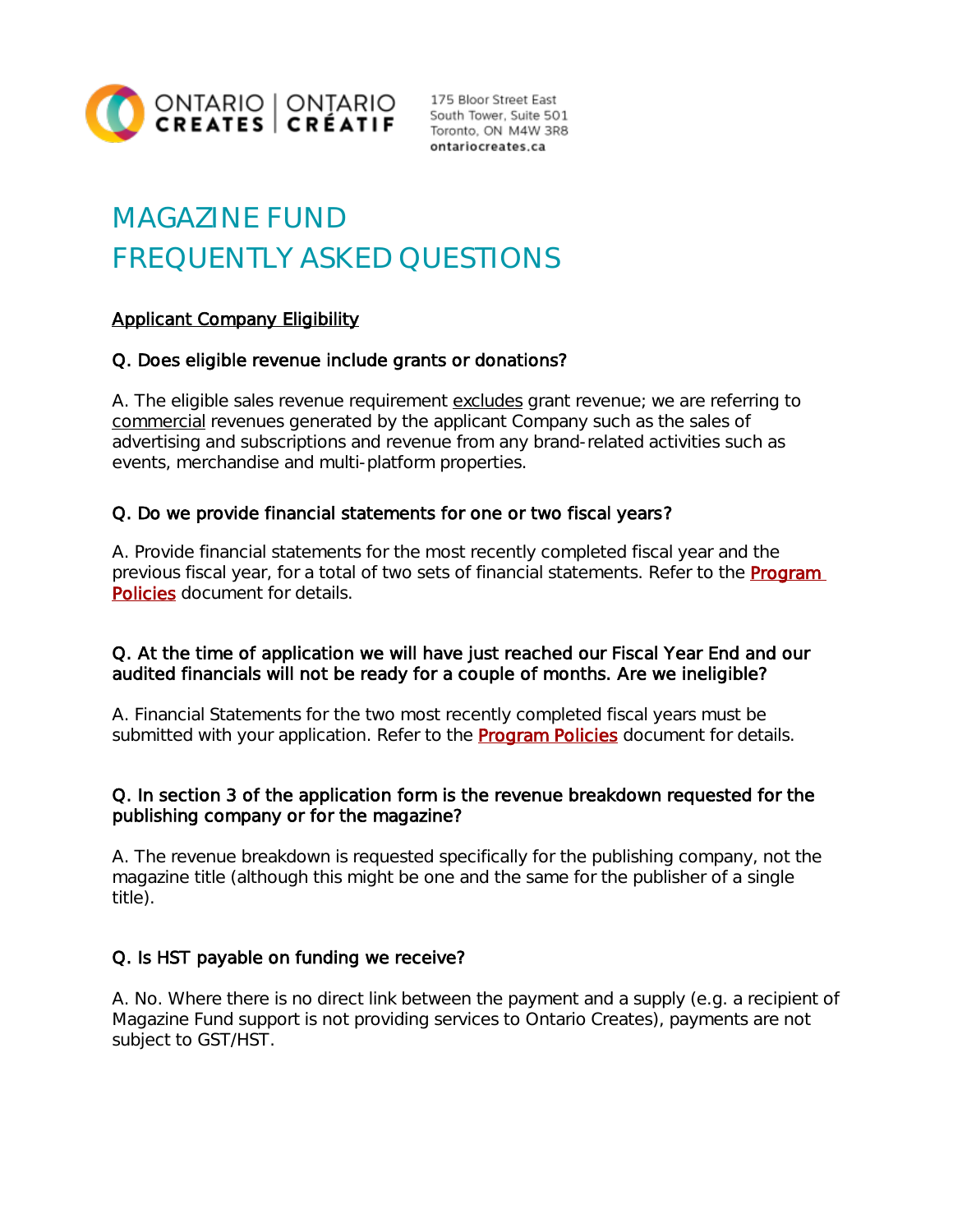## Magazine Title Eligibility

## Q. What is considered Canadian Content?

A. Editorial content is defined as text, photographs, graphics, and/or illustrations which are authored or translated by a Canadian citizen or a permanent resident of Canada. Editorial adapted or condensed by a Canadian citizen or permanent resident will be considered Canadian editorial content for the eligibility purposes of the program.

#### Q. The Guidelines say that the magazine must be in operation for at least 12 months. Our magazine has been running for 2 years but has only been distributed in the last 4 months. Are we still eligible for funding?

A. No – a magazine must have completed a full 12 month publishing cycle at the time of application.

## Q: I want to launch a digital-only publication and I am an eligible magazine publishing company. Do I qualify?

A: Yes, you qualify if you have been publishing either a print or digital magazine for at least 12 months prior to the application date and which meets the *Eligible Magazine Titles* requirements listed in the Guidelines.

# Q. Should we provide our circulation audit?

A. Yes, please provide it if you have it, but it's not compulsory.

# Q. Is the circulation requirement of 2500 per issue or per year?

A. The circulation size requirement of 2500 is per issue and not throughout the year. Circulation is defined as a) paid circulation of magazines through subscriptions, singlecopies/newsstand sales, and sponsored copies, b) direct request, c) controlled, and d) complimentary.

For digital magazines the requirements are:

- Open-access service: maintain a minimum of 15,000 [unique monthly visitors](http://www.pch.gc.ca/eng/1304010207556/1268242986664#umv)
- Application-based circulation: maintain a minimum of 10,000 installs
- Paid subscription service: maintain a minimum of 2500 subscribers

You may be asked to provide proof of digital circulation.

## Q. The application form requests the "Number of issues published." Is this the physical number of copies printed?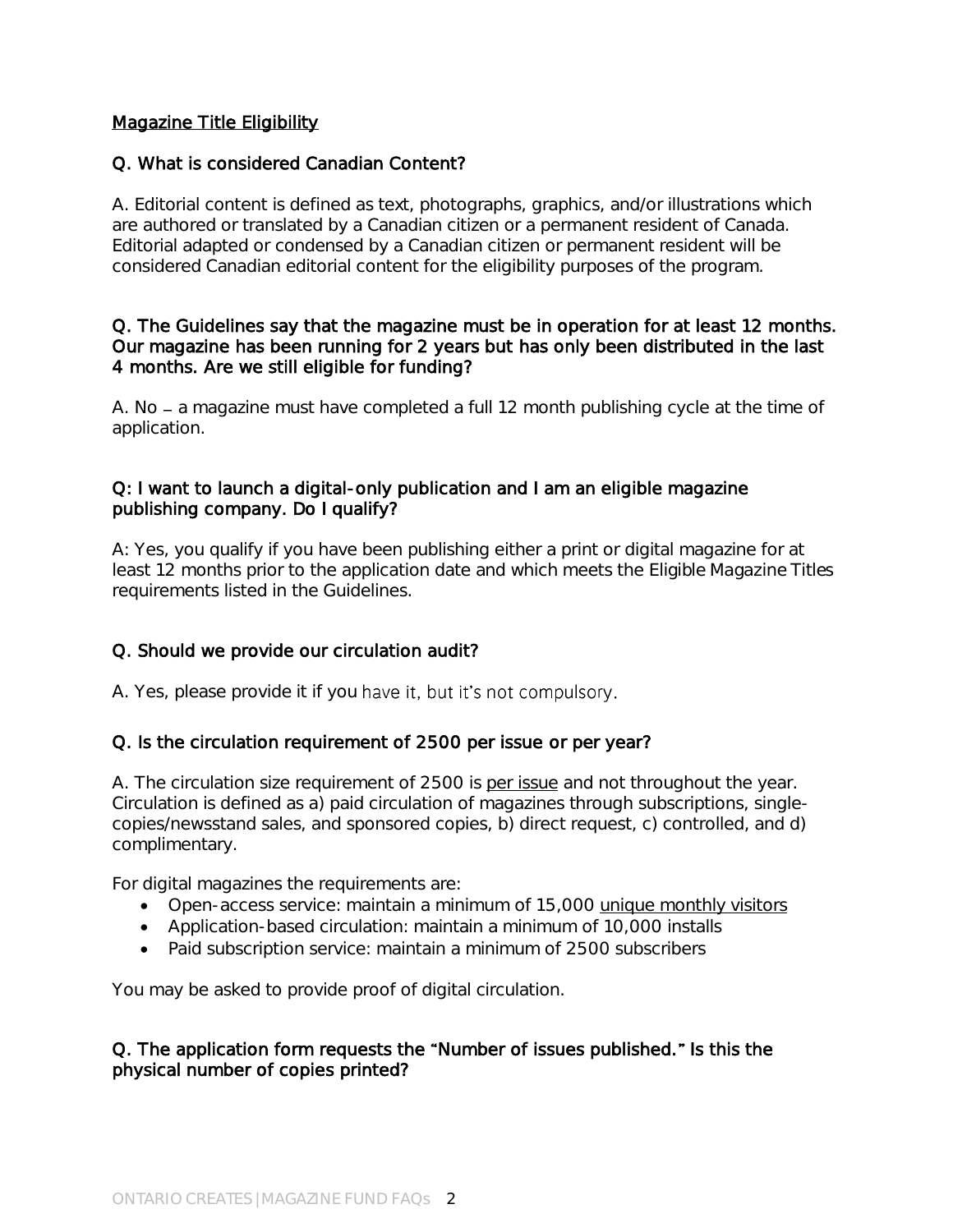A. No, this refers to the number of issues or editions published to date. For instance if you have issued the magazine four times a year for two years, the number of issues published is eight.

## Q. Why do we have to use the provided template, rather than our own?

A. Standardized excel budgets help the jury analyze and assess your project.

## Q. The guidelines request three copies of our print magazine. Do we provide three copies of the same issue or three different issues?

A. Please provide three copies of the same issue. All copies must arrive at the Ontario Creates by the deadline and must be delivered by Canada Post. We are not currently accepting in-person or couriered deliveries.

## Project Eligibility

#### Q. We are a group publisher with a number of titles and a project that will benefit all titles: should we pick one title (the flagship one) to apply with, in respect to the info requested on the application form?

A. Yes. On the application form, in the Company History section you can provide information on the other titles.

#### Q. We are a group publisher with a number of titles. Can we apply with two different projects for two separate titles?

A. Yes, a group publisher can submit a maximum of two applications. The total funding request cannot exceed the maximum level of funding available to the company based on eligible sales revenue.

## Q. We want to apply to produce a promotional insert for a magazine, copies of which are being handed out at an event related to the magazine  $-$  is this eligible?

A. Yes, assuming the production costs and event are not prior to the approval date of program funding.

## Q. Are expenses related to attending a trade show to sell subscriptions eligible?

A. Yes.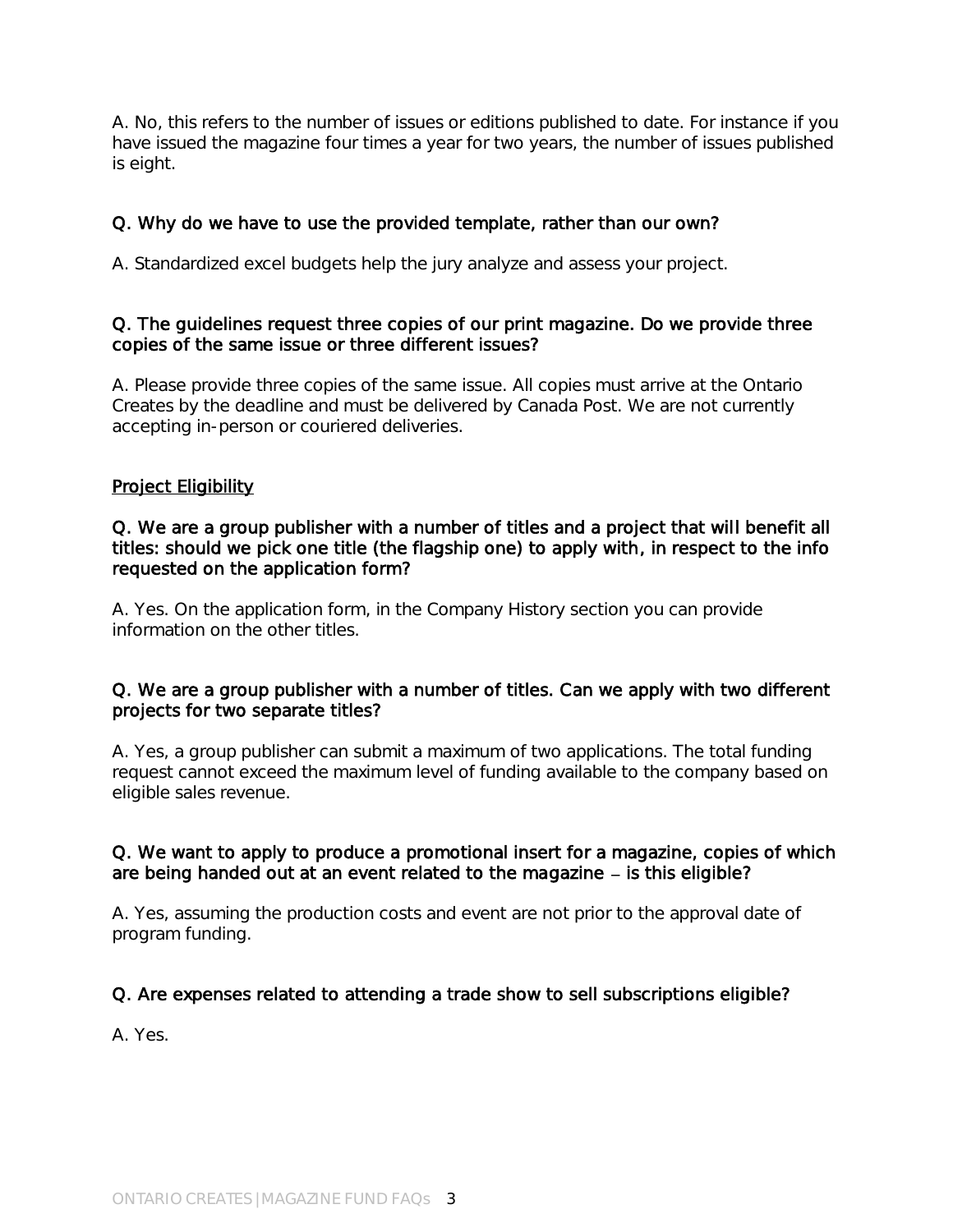Q. When completing the Expected Results section of the application form do I provide cumulative totals, e.g., do I add together the revenue for the funding period and the 12 months following the funding period?

A. We require you to project revenue at three distinct points in the project's lifetime: Phase #1: the end of the funding period; Phase #2 for the first year post-funding; Phase #3 for the second year post-funding.

| <b>EXPECTED RESULTS</b>      |            |            |  |
|------------------------------|------------|------------|--|
|                              |            |            |  |
|                              |            |            |  |
| Phase #1<br>(funding period) | Phase #2   | Phase #3   |  |
|                              |            |            |  |
| <b>PROJECT</b>               |            |            |  |
|                              |            |            |  |
|                              | +12 MONTHS |            |  |
|                              |            | +12 MONTHS |  |
|                              |            |            |  |
|                              |            |            |  |
|                              |            |            |  |

When the totals of these three periods are combined, the result is the overall expected revenue for the project. This result can only be accurate if you treat the three periods as individual time frames.

Results are independent of one another rather than cumulative. For example: \$20,000 in revenue at the end of Phase #1, \$30,000 at the end of Phase #2, \$45,000 at the end of Phase  $#3$  (as opposed to \$20,000 at end of Phase  $#1$ , \$50,000 at the end of Phase  $#2$ , \$95,000 at the end of Phase #3).

If you have questions regarding this program please contact:

Matt Hilliard-Forde Program Consultant, Industry Initiatives Phone: 416-642-6627 Email: [mhilliard-forde@ontariocreates.ca](mailto:mhilliard-forde@ontariocreates.ca) 

#### Ontario Creates

Ontario Creates is an agency of the Government of Ontario that facilitates economic